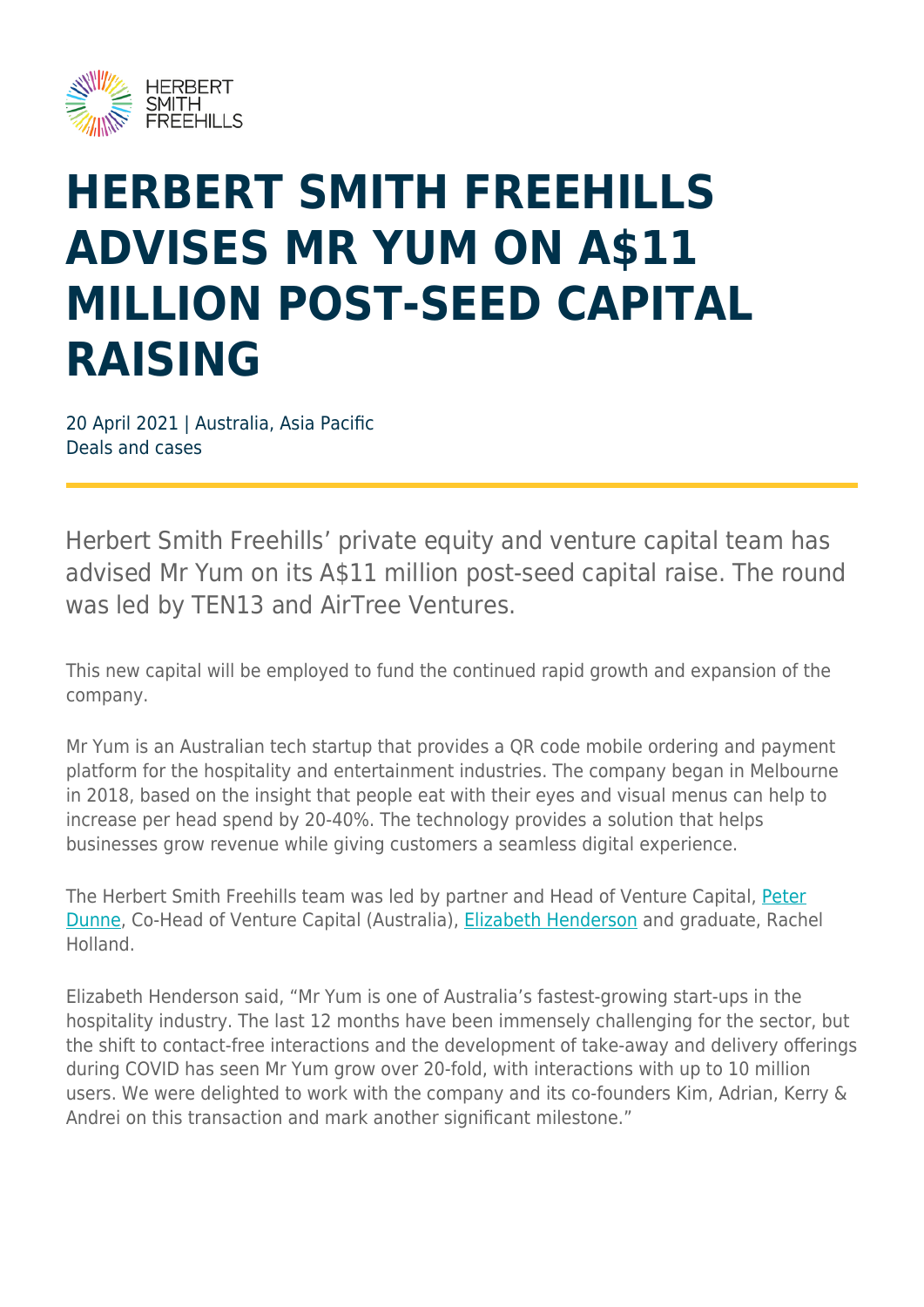Mr Yum CEO and co-founder Kim Teo said: "Herbert Smith Freehills has been a dream to work with. We were introduced through a founder friend and from the very start, they made us feel confident and comfortable. Elizabeth, Rachel and Peter gave sound commercial advice and worked blisteringly fast throughout the process. We are looking forward to building a longterm partnership with HSF and recommending them to other founders."

This deal is another example of Herbert Smith Freehills' market-leading work in Australian venture capital raisings. Other recent examples include:

- Linktree on its US \$10.7 million Series A and US\$45 million Series B capital raises;
- King River Capital on its investment in Lexer's A\$33.5 million Series B capital raise;
- Grok Ventures on its investment in Brighte's A\$100 million Series C capital raise; and
- SafetyCulture on its A\$60.5 million Series C capital raise.

**ENDS** 

## **Notes to Editors:**

## **About Mr Yum**

Leading a digital evolution for the hospitality and entertainment industry, Mr Yum has proven to be one of the world's best solutions for 1100+ venues. Mr Yum's mobile menus and contactless ordering removes the "admin" side of service, freeing up hospitality staff for more quality interaction with guests. By scanning a Mr Yum QR code, the web-based platform allows customers to order food and drinks, and pay via their smartphones. Staff get to focus on delivering great hospitality, creating meaningful experiences for guests, and venues see an average increase in order size by 20-40%. Read more at mryum.com.

## **KEY CONTACTS**

If you have any questions, or would like to know how this might affect your business, phone, or email these key contacts.